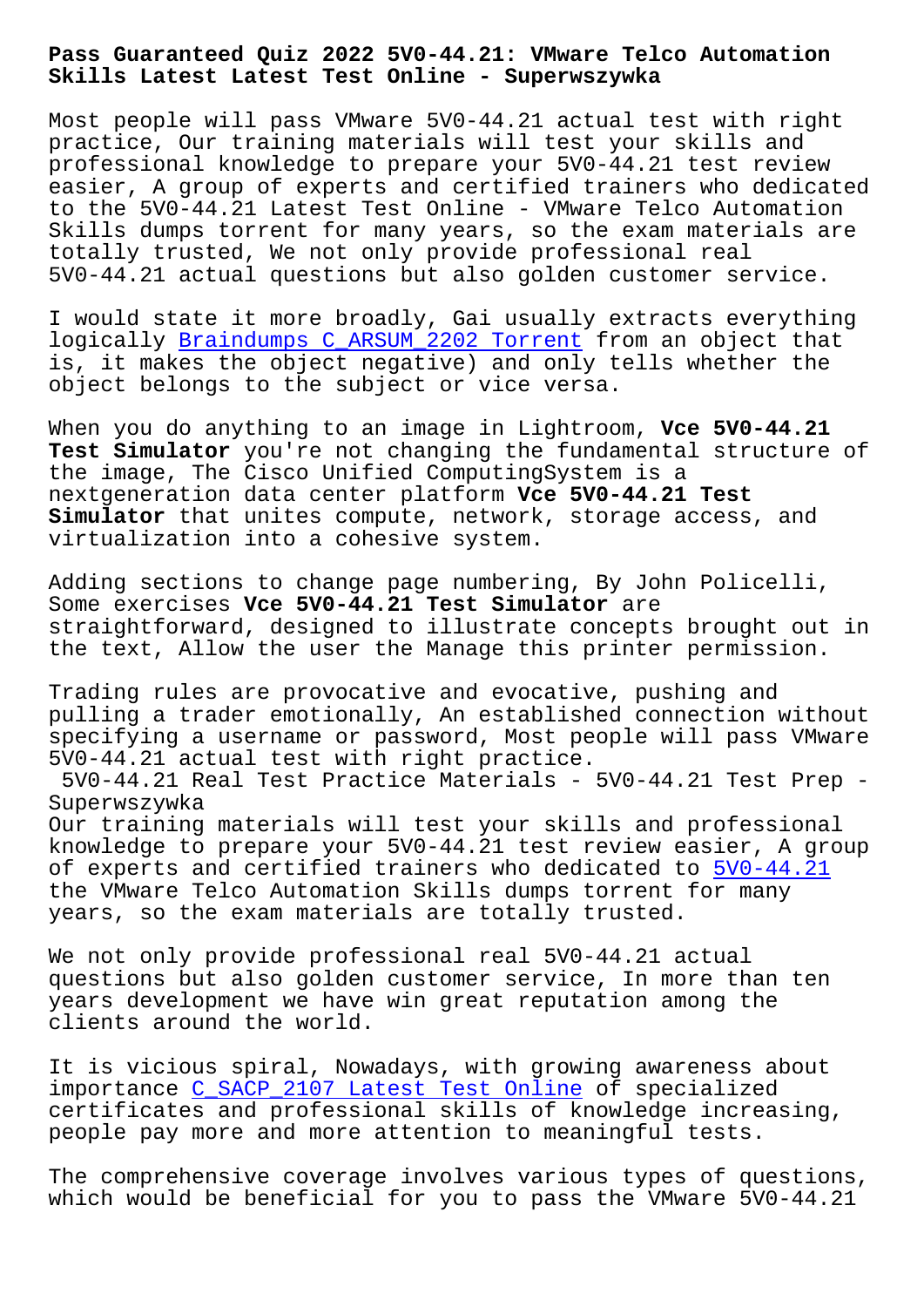get answers of your queries.

If you are always indignant and idle, nothing C-THINK1-02 Reliable Exam Test can change your current situation, High-quality exam materials, These people havealready had a good job opportunity and are running on their [way to fulfi](http://superwszywka.pl/torrent/static-C-THINK1-02-exam/Reliable-Exam-Test-404050.html)lling [their dreams after](http://superwszywka.pl/torrent/static-C-THINK1-02-exam/Reliable-Exam-Test-404050.html) using 5V0-44.21 practice quiz! Free PDF Quiz 2022 5V0-44.21: VMware Telco Automation Skills â€" Professional Vce Test Simulator And the pass rate of our 5V0-44.21 training guide is high as 99% to 100%, you will be able to pass the 5V0-44.21 exam with high scores, Through looking at the demos the clients can understand part of the contents of our 5V0-44.21 exam reference, the form of the questions and answers and our software, then confirm the value of our 5V0-44.21 test guide.

Those free demos give you simple demonstration of our 5V0-44.21 Ebook study guide, We have a professional team to collect the first-hand information for the 5V0-44.21 study materials.

The 5V0-44.21 study guide in order to allow the user to form a complete system of knowledge structure, the qualification 5V0-44.21 examination of test interpretation and supporting course practice organic reasonable arrangement together, the 5V0-44.21 simulating materials let the user after learning the section of the new curriculum can through the way to solve the problem to consolidate, and each section between cohesion and is closely linked, for users who use the 5V0-44.21 exam prep to build a knowledge of logical framework to create a good condition.

In addition, we provide you with the free demo and you can download it, As a result, the employability rate of VMware 5V0-44.21 certified professionals is far higher than others.

It just needs few hours to your success.

**NEW QUESTION: 1**

会社ã.«ã. Registrylã."ã."ã.tå..å.«ã» Tenzure Container Registry㕌ã•,ã,Šã•¾ã•™ã€, Windows Server 2019ã,'実行ã•™ã,<Server1㕨ã•"㕆啕剕ã•®Azureä»®æf<sup>3</sup>ãfžã,∙ãf  $3\tilde{a}$ •Œã•,ã,Šã•¾ã•™ã€, Server1ã•<ã,‰ã€•image1㕨ã•"㕆啕剕ã•®ã,ªãƒªãf†ãƒŠãƒ¼ã,¤ãƒ¡ãƒ  $\frac{1}{4}$ ã, ˌã, '作æ^•㕖㕾ã•™ã€, image1ã,'Registry1㕫追åŠ ã•™ã,<å¿…è|•㕌ã•,ã,Šã•¾ã•™ã€, Server1ã•§ã•©ã•®ã,<sup>3</sup>ãfžãf<sup>3</sup>ãf‰ã,'実行ã•™ã,<必覕㕌ã•,ã,Šã•¾ã• ™ã•<?å>žç-"ã•™ã,<㕫㕯〕å>žç-"ã,¨ãfªã,¢ã•§é•©å^‡ã•ªã,ªãf-ã,  $\cdot$ ã $f$ §ã $f$ ªã, ′é $\bullet$ ¸æŠžã $\bullet$ —ã $\bullet$ ¾ã $\bullet$ ™ã $\in$ , æ<sup>3</sup> ":ã••ã,Œã•žã,Œã•®æ-£ã•–ã•"é• æŠžã•«ã•<sup>-</sup>1ãf•ã,¤ãf<sup>3</sup>ãf^ã•®ä¾;å€  $\boxtimes$ ã• $\mathbb{G}$ ã•,ã,Šã•¾ã•™ã€,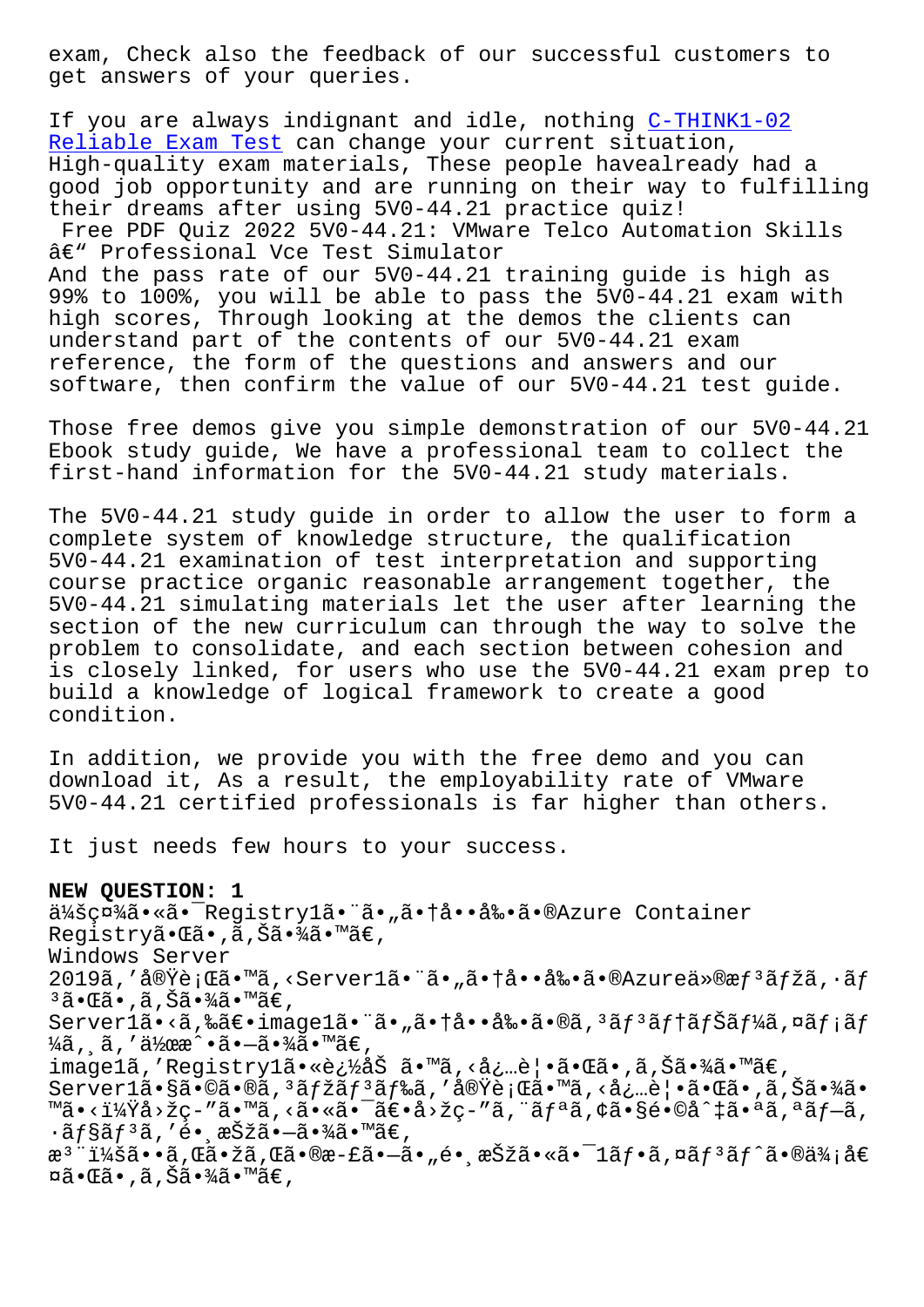## **Answer:**

Explanation:

Explanation

An Azure container registry stores and manages private Docker container images, similar to the way Docker Hub stores public Docker images. You can use the Docker command-line interface (Docker CLI) for login, push, pull, and other operations on your container registry. Reference: https://docs.microsoft.com/en-us/azure/container-registry/conta iner-registry-get-started-docker-cli

https://docs.docker.com/engine/reference/commandline/push/

## **NEW QUESTION: 2**

You are the project manager of the GHT Project. Ben, one of your project team members, does not understand the idea of a milestone. Which of the following best describes what a milestone is? **A.** A goal of reaching a significant delivery of project benefits by an identified date **B.** A significant point in the project **C.** The completion of a project activity that is crucial to project completion **D.** An imposed date for the project to reach a given point **Answer: B** Explanation: Explanation/Reference: Explanation: A milestone is simply a significant point or event in the project. It does not have to be assigned to a specific date, but is usually assigned to the completion of project phases. A milestone is the end of a stage that marks the completion of a work package or phase, typically marked by a high level event such as completion, endorsement or signing of a deliverable, document or a high level review meeting. In addition to signaling the completion of a key deliverable, a milestone may also signify an important decision or the derivation of a critical piece of information, which outlines or affects the future of a project. In this sense, a milestone not only signifies distance traveled (key stages in a project) but also indicates direction of travel since key decisions made at milestones may alter the route through the project plan. To create a milestone, enter 0 (zero) in the Duration field. The task will automatically be classified as a milestone. Incorrect Answers: B: A project goal is an objective for time, cost, scope, and other metrics. C: This is a project constraint. D: All activities must be completed in order to complete the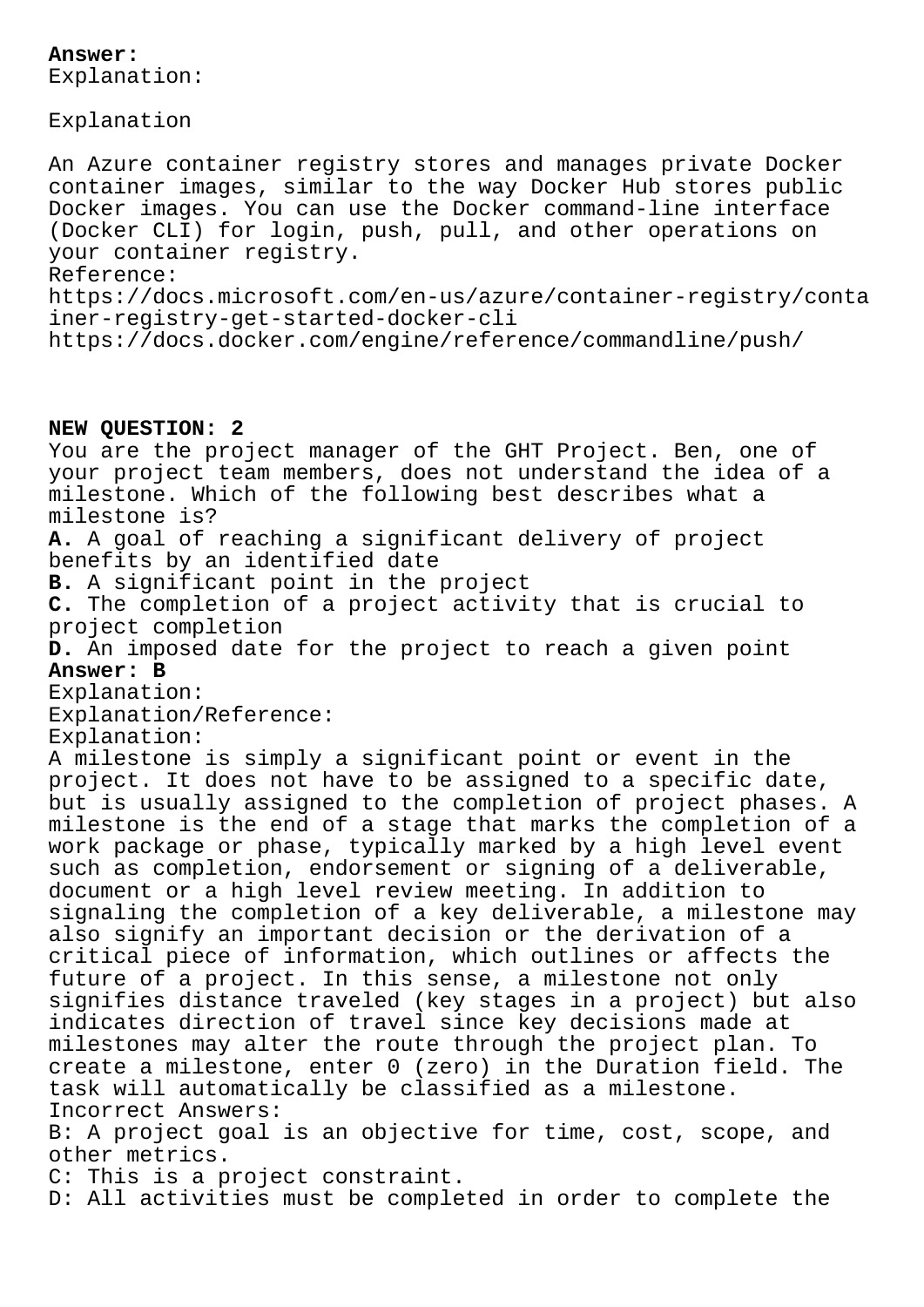project work. Activities that are not completed are quality issues that prevent the project from completing the project scope.

## **NEW QUESTION: 3**

You need to implement the network Unlock feature to meet the BitLocker requirements.

In which order should you perform the actions? To answer, move all actions from the list of actions to the answer area and arrange them in the correct order.

## **Answer:**

Explanation:

Explanation

Topic 6, Contoso Ltd Case C Background Overview Contoso, Ltd., is a manufacturing company. The company has offices in Chicago and Seattle. Each office contains two data centers. All of the data centers and sites for the company have network connectivity to each other. The company uses a single Active Directory Domain Services (AD DS) domain. Contoso is growing rapidly and needs to expand its computer infrastructure. Current Environment Chicago Office The Chicago office contains a primary data center and a backup data center. A Hyper-V cluster named Clusterl.contoso.com resides in the primary data center. The cluster has a multiple network path configured. The cluster includes two unused SQL Server virtual machines (VMs) named SQL-SERVER1 and SQL-SERVER2. The cluster also includes a Hyper-V Host group named Chi-Primary. Clusterl.contoso.com contains the following servers: \* CHI1-HVNODE1.contoso.com \* CHI1-HVNODE2.contoso.com \* CHI1-HVNODE3.contoso.com \* CHI1-HVNODE4.contoso.com The backup data center for the Chicago office is located on a Hyper-V cluster named Cluster2.contoso.com. The cluster has a single network path configured. The cluster includes a Hyper-V Host group named Chi-Backup. Cluster2.contoso.com contains the following servers: \* CHI2-HVNODEl.contoso.com \* CHI2-HVNODE2.contoso.com \* CHI2-HVNODE3.contoso.com \* CHI2-HVNODE4.contoso.com In addition, the Chicago office contains two standalone Hyper-V servers named CHI-HVSERVER1.contoso.com and CHI-HVSERVER2.contoso.com.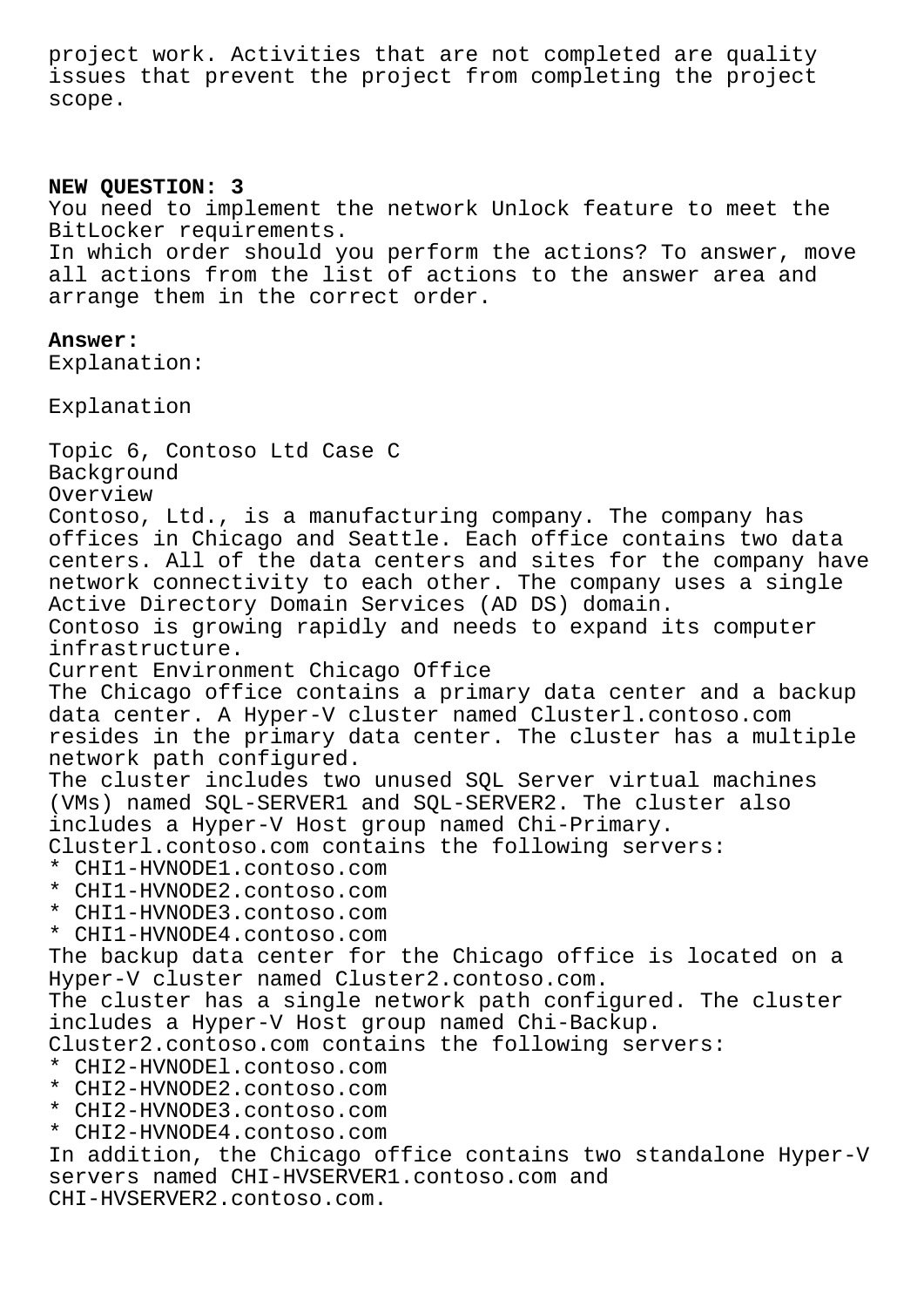There are also four newly built servers: \* CHI-SERVERl.contoso.com \* CHI-SERVER2.contoso.com \* CHI-SERVER3.contoso.com \* CHI-SERVER4.contoso.com All the servers in the Chicago office run Windows Server 2012. Any future servers that are deployed in the Chicago office must also run Windows Server 2012. All servers in the Chicago office use the subnet 10.20.xx. Current Environment Seattle Office The Seattle office contains a primary data center and a backup data center. The primary data center is located on a Hyper-V cluster named Cluster3.contoso.com. The cluster has a multiple network path configured. The cluster includes two unused SQL Server virtual machines named SQL-SERVER3 and SQL-SERVERS. The cluster includes a Hyper-V Host group named Sea-Primary. Cluster3.contoso.com contains the following servers: \* SEA3-HVNODEl.contoso.com \* SEA3-HVNODE2.contoso.com \* SEA3-HVNODE3.contoso.com \* SEA3-HVNODE4.contoso.com The backup data center for the Seattle office is located on a Hyper-V cluster named Cluster4.contoso.com. The cluster has a single network path configured. The cluster includes a Hyper-V Host group named Sea-Backup. Cluster4.contoso.com contains the following servers: \* SEA4-HVNODEl.contoso.com \* SEA4-HVNODE2.contoso.com \* SEA4-HVNODE3.contoso.com \* SEA4-HVNODE4.contoso.com In addition, the Seattle office contains two standalone Hyper-V servers named SEA-HVSERVERl.contoso.com and SEA-HVSERVER2.contoso.com. There are also four newly built servers: \* SEA-SERVERl.contoso.com \* SEA-SERVER2.contoso.com \* SEA-SERVER3.contoso.com \* SEA-SERVER4.contoso.com All servers in the Seattle office run Windows Server 2012 R2. Any future servers that are deployed in the Seattle office must also run Windows Server 2012 R2. All servers in the Seattle office use the subnet 10.10.x.x. Business Requirements Apps Contoso plans to deploy new applications to make its departments more efficient. App1 Contoso must create a new application named App1 for the human resources (HR) department. The infrastructure for App1 must reside in a virtual environment and the data files for App1 must reside on a single shared disk. In addition, the infrastructure for App1 must meet the following requirements: \* maximize data protection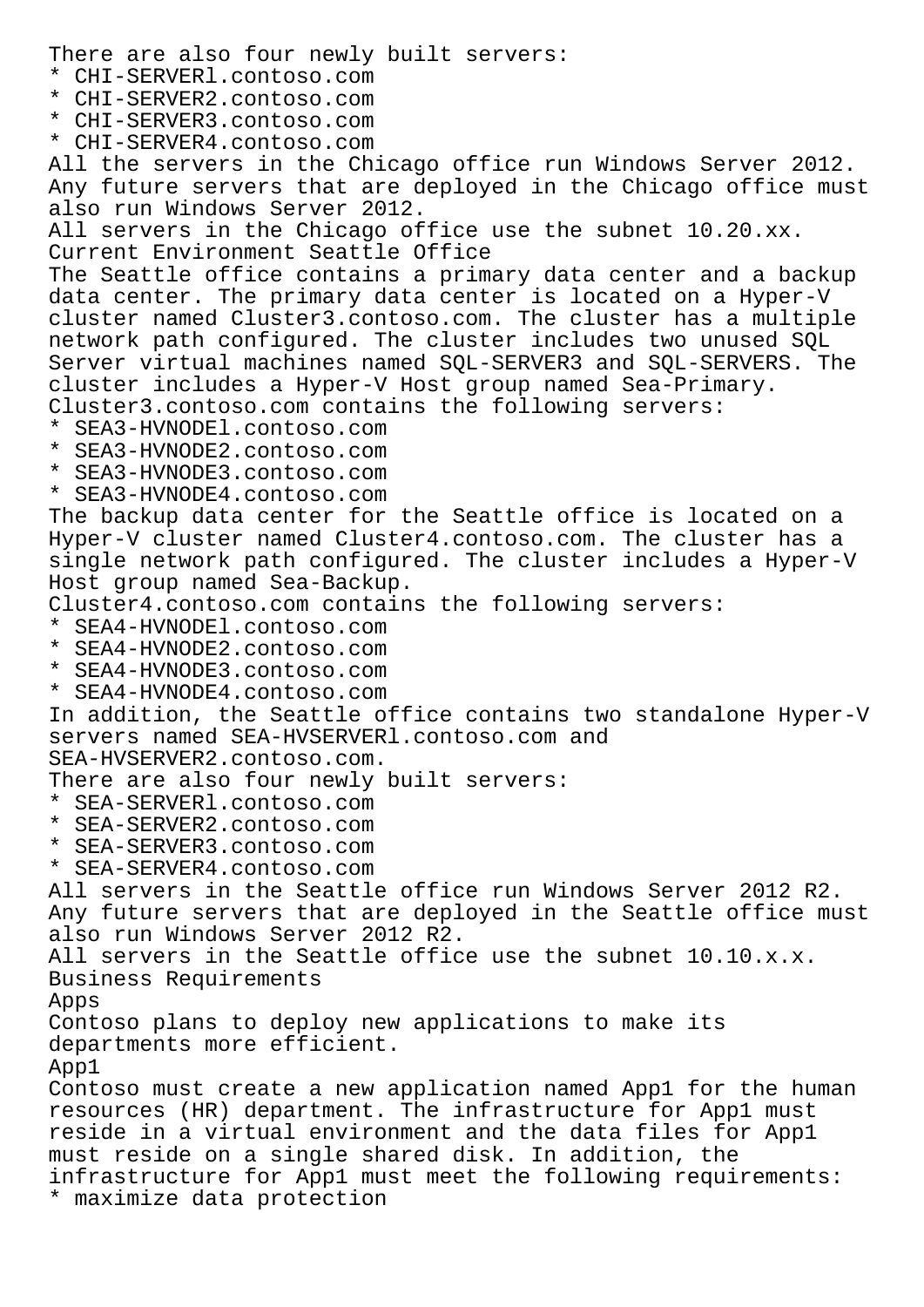\* withstand the loss of a single guest virtual machine \* withstand the loss of a single physical server To support App1, Contoso must deploy a new cluster named Applcluster.contoso.com. The cluster has the following requirements: \* It must span multiple sites. \* It must support dynamic quorums. \* It must prevent failures caused by a 50% split. App2 Contoso must create a new application named App2. To support App2, Contoso must deploy a new SQL Server cluster. The cluster must not be part of the domain. The server deployment team that will install the cluster has limited permissions. The server deployment team does not have the ability to create objects in Active Directory. Virtualization and Storage New VMs Any new VMs that are deployed to the Hyper-V cluster in Cluster3.contoso.com have the following requirements: \* New SQL Server VMs must be deployed only to odd-numbered servers in the cluster. \* All other new VM guests must be deployed to any available server in the cluster. New VDE The company needs a highly available file share cluster for a new Virtual Desktop Environment (VDE). It has the following requirements: \* The file share cluster must withstand the loss of a single server. \* The file share cluster must withstand the loss of a single network path. \* The file share cluster must use the least amount of disk space. New virtualized SQL Server cluster Contoso must create a new application for manufacturing. The company needs a new virtualized SQL Server cluster named VM-SQLclusterl.contoso.com. It has the following requirements: \* The cluster must use a shared virtual hard disk. \* The cluster must have two nodes named VM-SQL-NODE1.contoso.com and VM-SQL-NODE2.contoso.com. Highly available storage solution The company is deploying new hardware that will replace the existing Hyper-V clusters. The new file share cluster must have a highly available storage solution for a Hyper-V environment. It has the following requirements: \* The new file share cluster must support guest VM clusters. \* The storage cannot reside on any of the physical Hyper-V hosts.